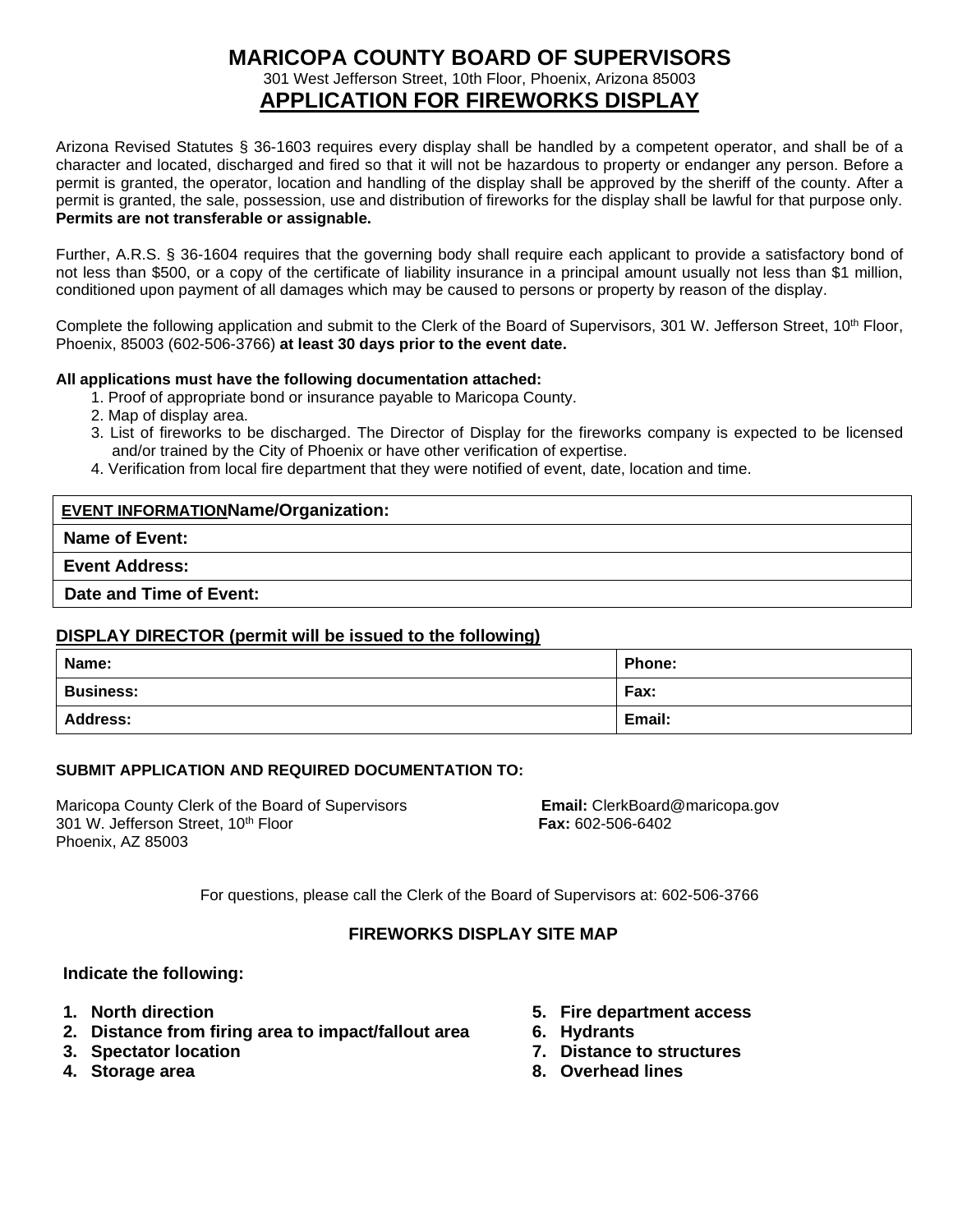## **FOR DEPARTMENT USE ONLY:**

### **SHERIFF'S OFFICE RECOMMENDATION**

The State Fire Marshal or local fire chief has reviewed the site and fireworks described by the applicant and found them to be satisfactory.

**(North)**